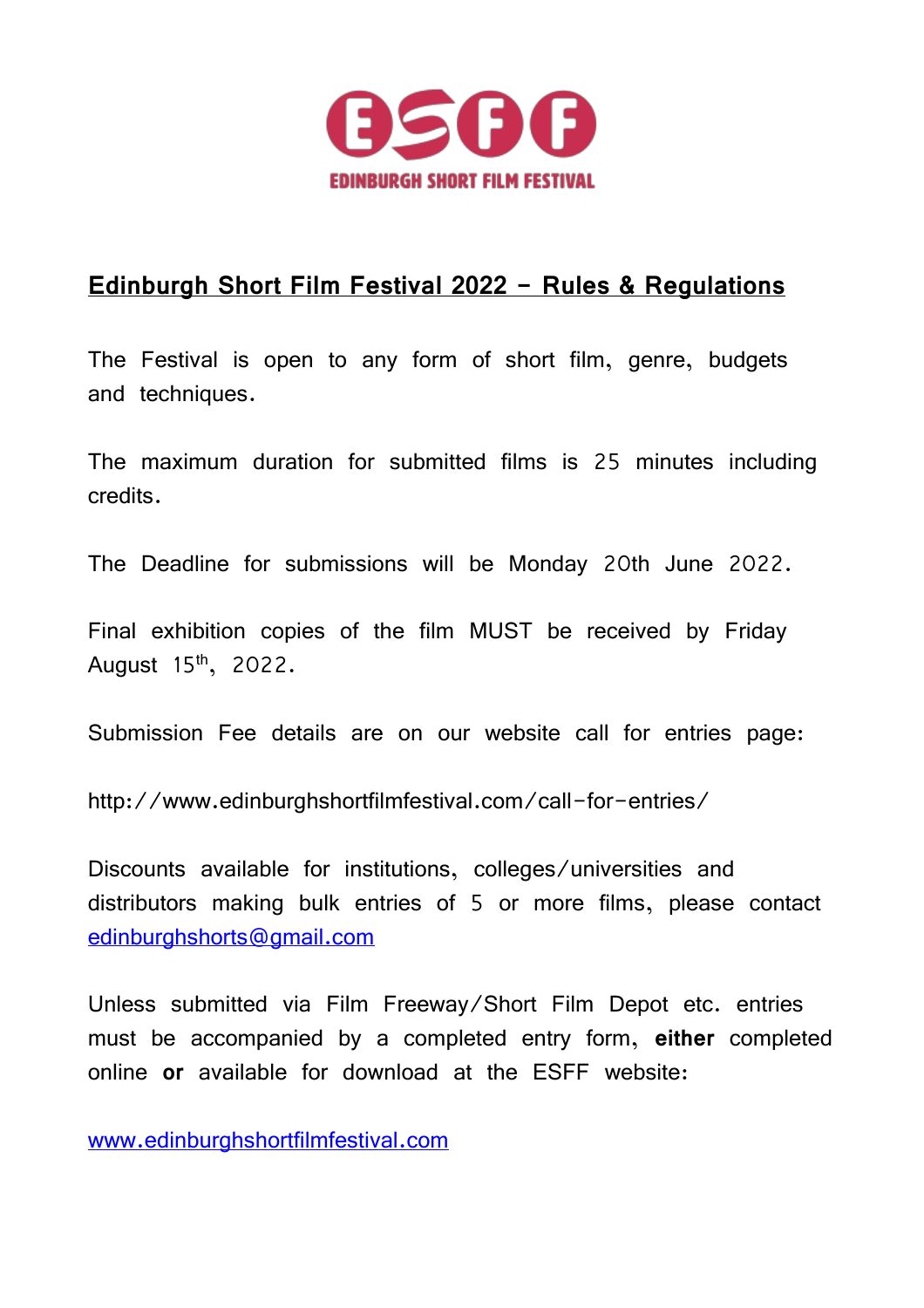A separate entry form is required for each submission. All entrants will be advised if their film has been selected for exhibition by September 16th, 2022. The Festival will take place in November 2022.

Submission by online screener is acceptable, (You Tube/Vimeo etc.)

Burnt-in English subtitles required for any film not in English.

ESFF will not provide comments on films prior to selection, nor reasons for rejection.

Clips from selected films may be used for our Festival trailer and stills may also be screened or published online to assist in promoting the festival.

The submitter must have the legal authority to submit the film and to have the work screened publicly including any necessary permissions. By submitting, the submitter confirms they have all the necessary rights for the screening of the film submitted, to be exhibited at the festival, including music and image rights.

By submitting their film all entrants are deemed to have read and agreed the rules and regulations governing the festival. In the event of any disagreement, the interpretation of the festival will take precedence.

These rules and regulations are subject to change without prior notice.

The Festival reserves the right to withdraw or include selected short films from the programme as necessary.